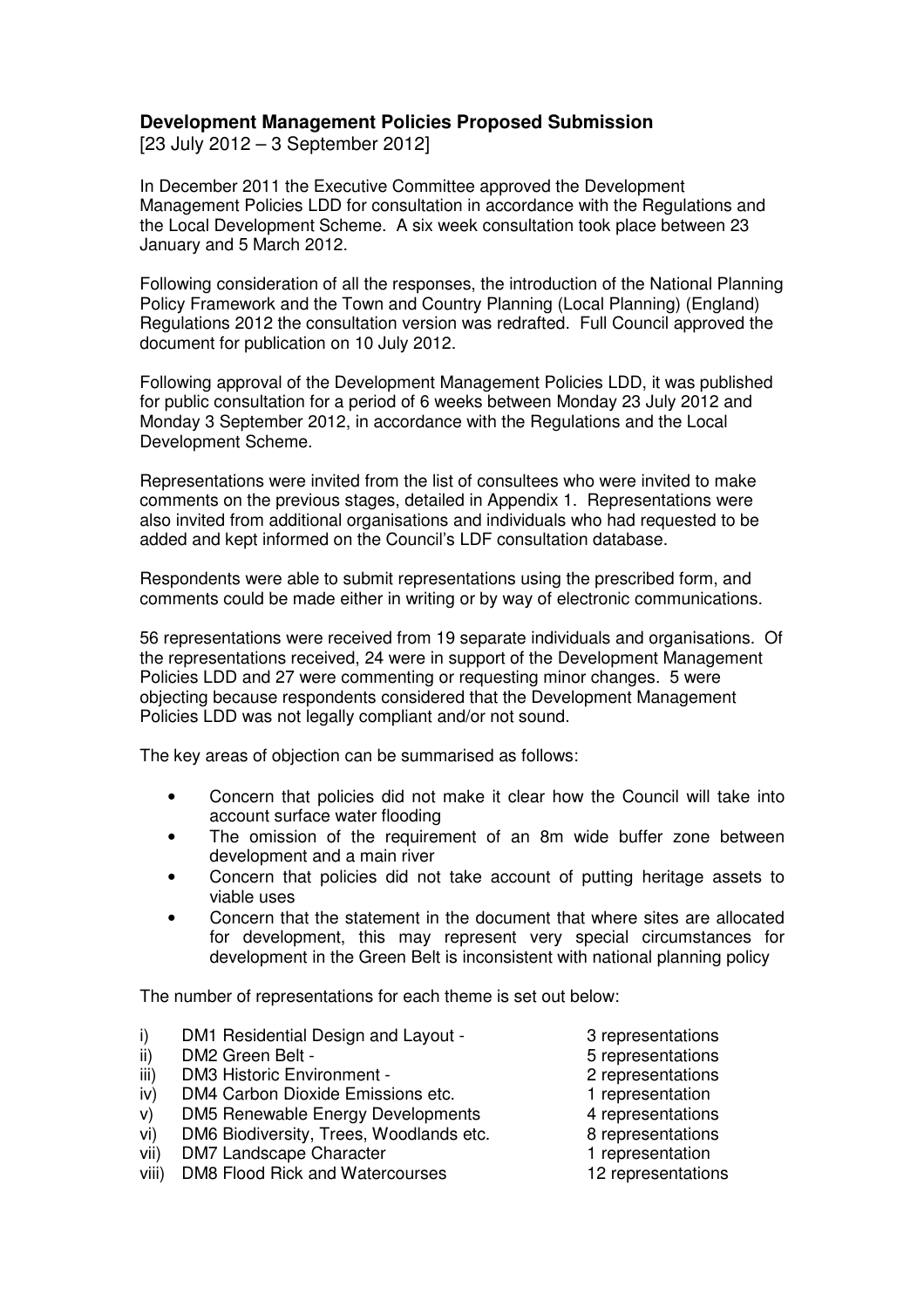- xi) DM9 Contamination and Pollution 6 representations
- x) DM10 Waste Management 1 representation
- 
- xi) DM11 Open Space, Sport and Recreation etc. 2 representations<br>
xii) DM12 Community, Leisure, Cultural Facilities 1 representation xii) DM12 Community, Leisure, Cultural Facilities
- xiii) DM13 Parking 2 representations
- xiv) DM14 Telecommunications 2 representations
- xv) DM15 Moorings 2 representations
- xvi) Appendix 2 Design Criteria 1 representation
- xvii) Appendix 5 Parking Standards 1 representation
- xviii) Other Comments 2 representations

- 
- 
- 
- 
- 
- 
- 
- 
- 

## Total 56 representations

A full table setting out the number of duly made representations for each policy can be found in Appendix 8. None of the responses received on the Development Management Policies Proposed Submission are considered to have raised fundamental legal compliance or soundness issues for the Development Management Policies LDD.

## **Identification of key issues raised on the document**

| <b>Policy/Objective</b>                                       | Issue(s) raised |
|---------------------------------------------------------------|-----------------|
| DM <sub>1</sub><br><b>Residential</b><br>Design and<br>Layout | None            |

| <b>Policy/Objective</b>              | Issue(s) raised                                                                                                                                                                                                     |
|--------------------------------------|---------------------------------------------------------------------------------------------------------------------------------------------------------------------------------------------------------------------|
| DM <sub>2</sub><br><b>Green Belt</b> | • Unclear whether the restrictions on Green Belt development<br>apply for allocated sites in Green Belt<br>• Allocated sites should be removed from Green Belt because<br>development is knowingly expected         |
|                                      | • Conflicts with NPPF<br>• Not legal and unsound<br>• No attempt made to define 'very special circumstances' for<br>specific sites<br>• No attempt to analyse how specific Green Belt sites have been<br>considered |

| <b>Policy/Objective</b>                                  | <b>Issue(s)</b> raised                                                                                                                                                                    |
|----------------------------------------------------------|-------------------------------------------------------------------------------------------------------------------------------------------------------------------------------------------|
| DM <sub>3</sub><br><b>Historic</b><br><b>Environment</b> | • Application of Policy DM3 needs greater explanation of wider,<br>positive strategy for the historic environment with reference to<br>paragraph 126 of the NPPF<br>• Conflicts with NPPF |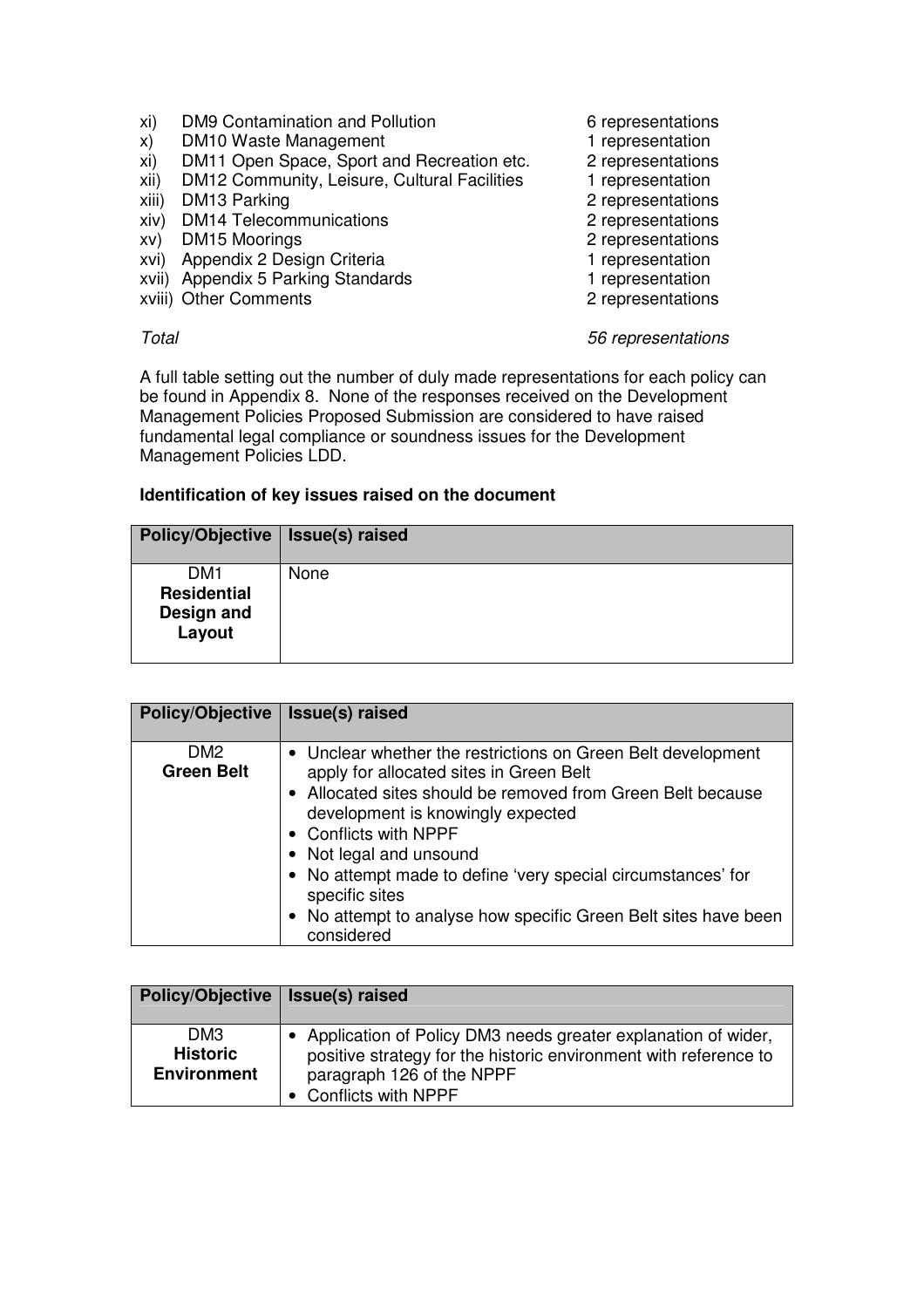| <b>Policy/Objective</b>                                                                              | Issue(s) raised                                                                                                          |
|------------------------------------------------------------------------------------------------------|--------------------------------------------------------------------------------------------------------------------------|
| DM4<br><b>Carbon Dioxide</b><br><b>Emissions and</b><br><b>On-Site</b><br><b>Renewable</b><br>Energy | • The 'preferred option' of on-site carbon reductions must be<br>fully explored prior to offset options being considered |

| <b>Policy/Objective</b> | Issue(s) raised                                                    |
|-------------------------|--------------------------------------------------------------------|
|                         |                                                                    |
| DM <sub>5</sub>         | • Policy could be worded more positively to encourage use of       |
| Renewable               | micro-renewables and to reflect the justification for very special |
| Energy                  | circumstances within Green Belt (NPPF para 91)                     |
| <b>Developments</b>     | • Soundness of DM5 could be improved                               |

| <b>Policy/Objective</b>                                                                                      | Issue(s) raised                                                                                                                                                                                                                                                                                                                                                                  |
|--------------------------------------------------------------------------------------------------------------|----------------------------------------------------------------------------------------------------------------------------------------------------------------------------------------------------------------------------------------------------------------------------------------------------------------------------------------------------------------------------------|
| DM <sub>6</sub><br><b>Biodiversity,</b><br>Trees,<br>Woodlands,<br><b>Watercourses</b><br>and<br>Landscaping | Recommended that 'Local Wildlife Site' is used instead of<br>'County Wildlife Site' to reflect government guidance<br>Recommended that the document allows for greater flexibility<br>٠<br>as the evidence base evolves and changes<br>Policy needs to be amended to reflect the hierarchy of<br>$\bullet$<br>interests for proposed development as outlined in NPPF para<br>118 |
|                                                                                                              | Policy encouraging native landscaping is recommended                                                                                                                                                                                                                                                                                                                             |

| Policy/Objective   Issue(s) raised               |      |
|--------------------------------------------------|------|
| DM <sub>7</sub><br>Landscape<br><b>Character</b> | None |

| <b>Policy/Objective</b>                             | Issue(s) raised                                                                                                                                                                                                                                                                                                                                                                                                                                                                                 |
|-----------------------------------------------------|-------------------------------------------------------------------------------------------------------------------------------------------------------------------------------------------------------------------------------------------------------------------------------------------------------------------------------------------------------------------------------------------------------------------------------------------------------------------------------------------------|
| DM8<br><b>Flood Risk and</b><br><b>Watercourses</b> | • Encouragement to use SuDS more explicitly in the policy, as<br>outlined in paragraph 102 of the NPPF<br>• When assessing development proposals, it is unclear whether<br>the Council will consider surface water flooding and where<br>Flood Risks Assessments are required<br>• Re-wording recommended for purposes of clarity<br>• Re-wording required to reflect Environment Agency standards,<br>whereby development should be set back from main rivers with<br>a minimum 8m buffer zone |

| Policy/Objective   Issue(s) raised |  |
|------------------------------------|--|
|                                    |  |
|                                    |  |
|                                    |  |
|                                    |  |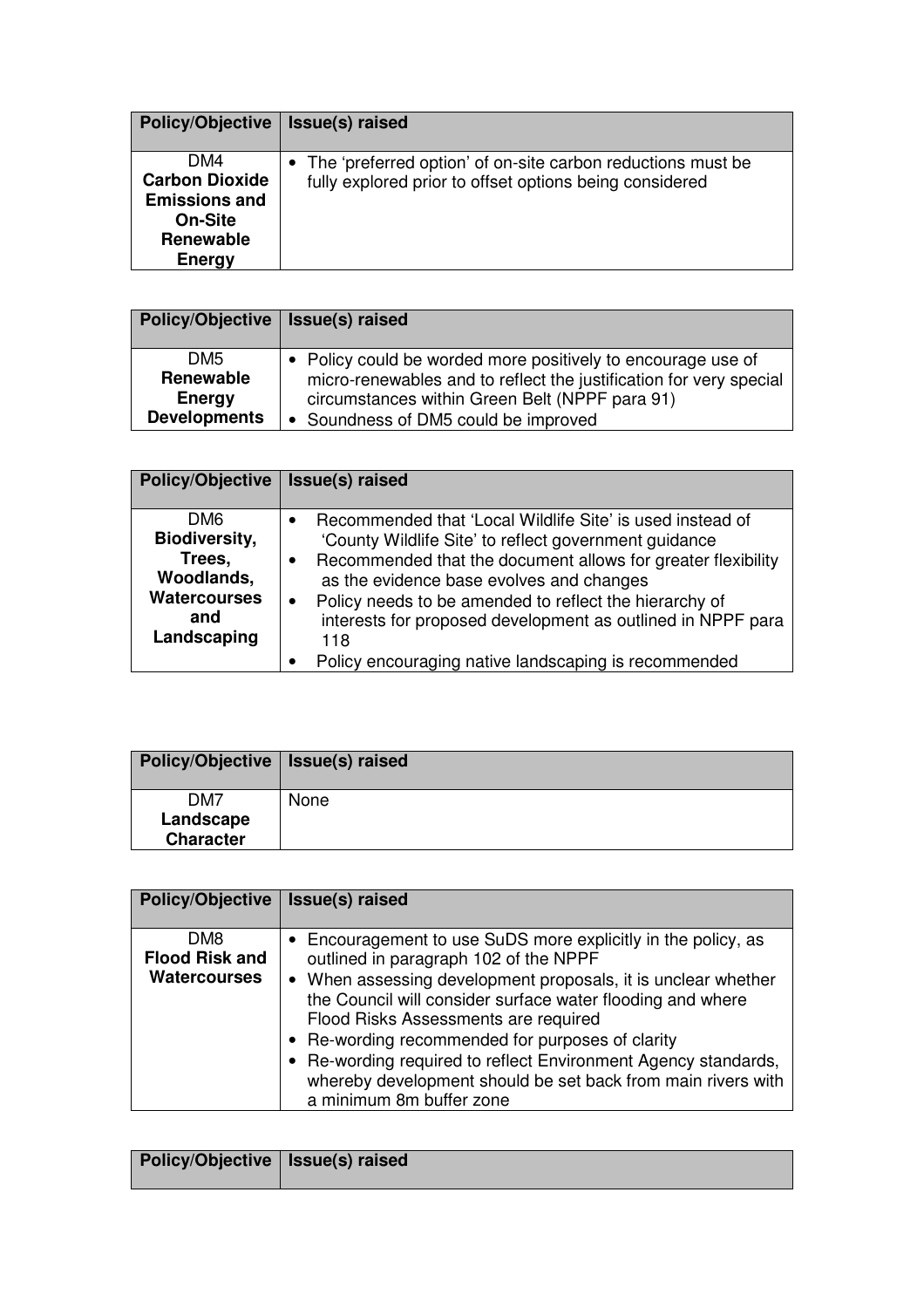| DM9           | • Additional wording required for clarity and to reflect Annex 2 of |
|---------------|---------------------------------------------------------------------|
| Contamination | the NPPF and that the impacts of unacceptable levels of air         |
| and Pollution | pollutants or disturbance from existing pollutant sources are       |
|               | considered more generally.                                          |

| Policy/Objective   Issue(s) raised        |                                                                                         |
|-------------------------------------------|-----------------------------------------------------------------------------------------|
| <b>DM10</b><br>Waste<br><b>Management</b> | Rewording recommended reflecting government guidance on<br>Site Waste Management Plans. |

| <b>Policy/Objective</b>                                                                                                                | Issue(s) raised                                                                  |
|----------------------------------------------------------------------------------------------------------------------------------------|----------------------------------------------------------------------------------|
| <b>DM11</b><br>Open Space,<br><b>Sport and</b><br><b>Recreation</b><br><b>Facilities and</b><br><b>Children's Play</b><br><b>Space</b> | • Rewording recommended for clarification<br>• Criterion conflicts with the NPPF |

| <b>Policy/Objective</b>                                                               | Issue(s) raised |
|---------------------------------------------------------------------------------------|-----------------|
| DM <sub>12</sub><br>Community,<br>Leisure and<br><b>Cultural</b><br><b>Facilities</b> | None            |

| Policy/Objective   Issue(s) raised |      |
|------------------------------------|------|
| <b>DM13</b>                        | None |
| <b>Parking</b>                     |      |

| <b>Policy/Objective</b> | Issue(s) raised |
|-------------------------|-----------------|
| <b>DM14</b>             | None            |
| Telecommunicati         |                 |
| ons                     |                 |

| Policy/Objective   Issue(s) raised |      |
|------------------------------------|------|
| <b>DM15</b><br><b>Moorings</b>     | None |

| Policy/Objective   Issue(s) raised |             |
|------------------------------------|-------------|
| <b>APPENDIX 2</b>                  | <b>None</b> |